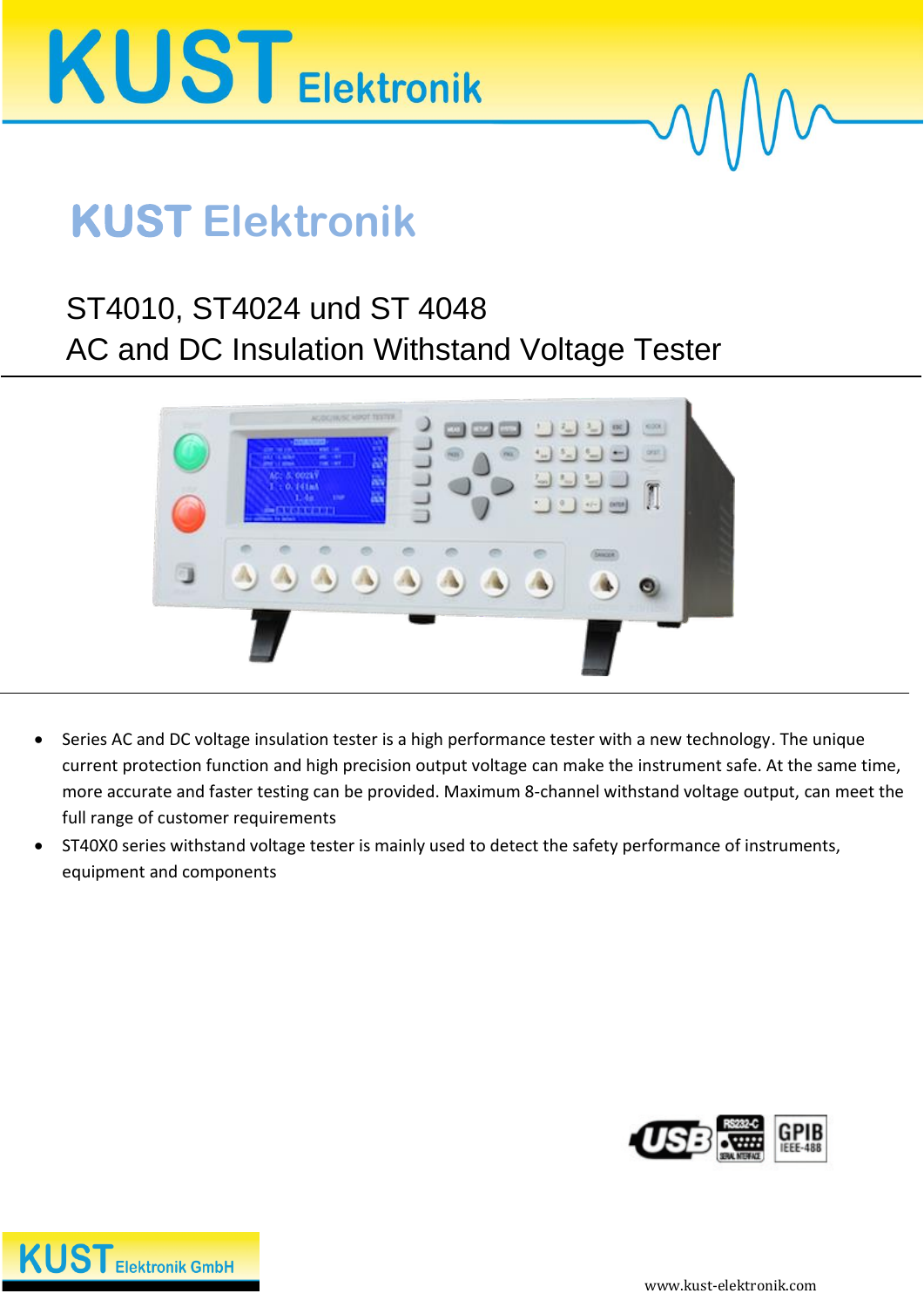## **KUST** Elektronik

#### Performance characteristics

- ST4010 Single channel high voltage tester
- ST 4024 4-channel high-voltage scanning tester
- ST4048 8-channel high-voltage scanning tester
- Test function AC/DC/IR
- Display: large LCD display, display resolution is 240×64
- AC voltage output: 50V 5kV, AC current: 30mA

DC voltage output: 50V - 6KV, DC current: 10mA

- Wide insulation resistance measurement range: 1MΩ 50GΩ
- Ground connection test GC (optional function)
- Current upper and lower limits setting of programmable leakage current
- IR, DC test discharge function rapidly
- Store data with 99steps
- Good electric shock protection function: When the ground leakage current is greater than 0.5mA, earth fault protection function is triggered rapidly, effective protection of external leakage to avoid accidents
- Standard RS-232communication interface, optional GPIB

#### Brief introduction

Series AC and DC voltage insulation tester is a high performance tester with a new technology. The unique current protection function and high precision output voltage can make the instrument safe. At the same time, more accurate and faster testing can be provided. Maximum 8-channel withstand voltage output, can meet the full range of customer requirements.

ST40X0 series withstand voltage tester is mainly used to detect the safety performance of instruments, equipment and components.

#### General Specifications

| Operating temperature          | $0^{\circ}$ C $-40^{\circ}$ C, 90% RH  |  |
|--------------------------------|----------------------------------------|--|
| & humidity, power requirements | $198V - 242V$                          |  |
| frequency                      | $47.5\text{Hz} - 63\text{Hz}$          |  |
| power loss                     | $\leq 150VA$                           |  |
| $volume(W \times H \times D)$  | $330$ mm $\times$ 110mm $\times$ 420mm |  |
| weight                         | about 20kg                             |  |

#### Instrument accessories

high voltage test line (each channel with a line) a ground line A power cable